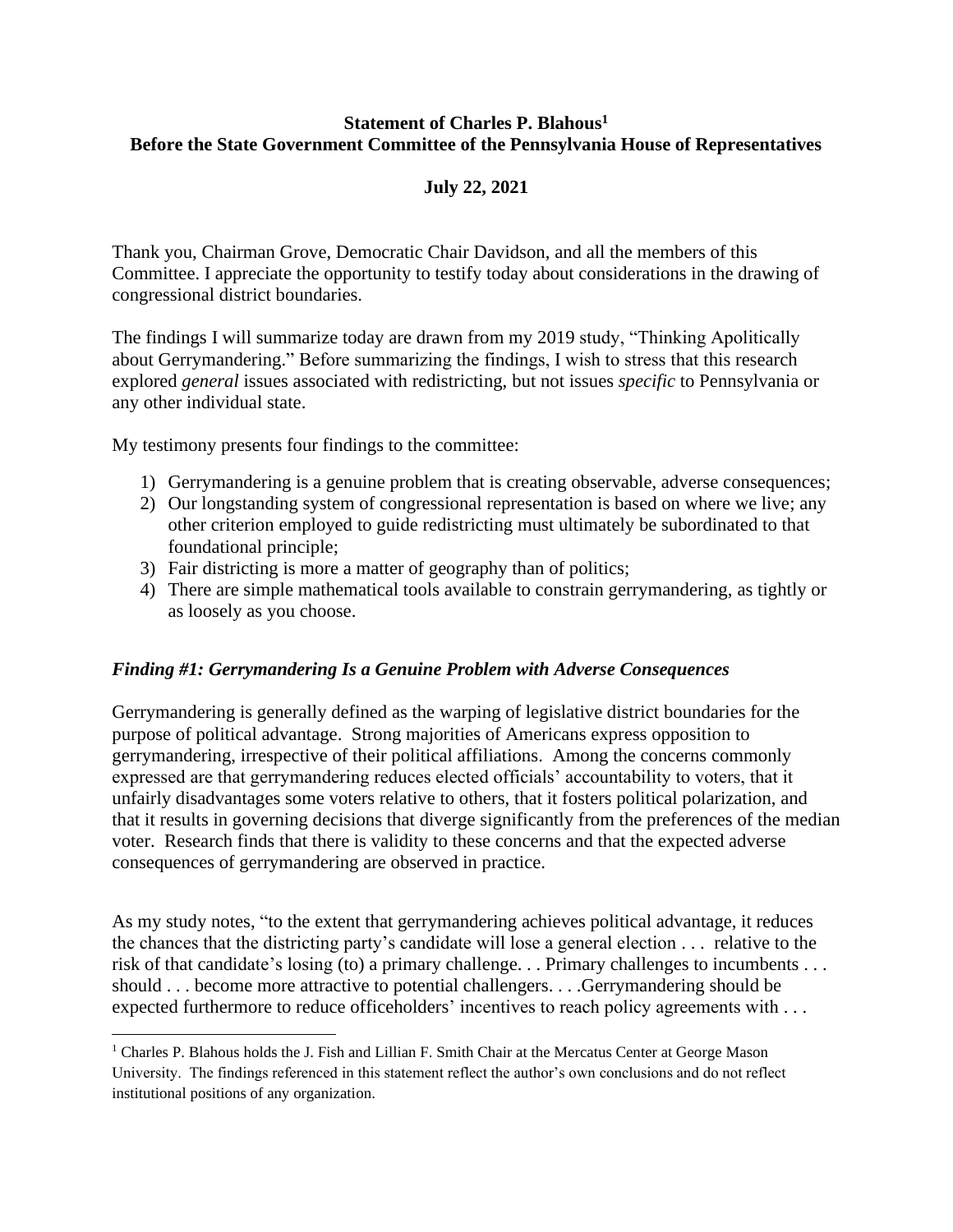officials of an opposing political party, because of these officeholders' reduced need to appeal to cross-party voters in a general election, combined with their increased need to appeal to their own party's electors in a potentially contested primary." This is all a long way of saying that gerrymandering makes general elections less competitive, primary challenges more attractive, and legislative behavior more partisan.

These expected effects of gerrymandering are observed: We do see increased competitiveness in primary elections relative to general elections, we see widening gaps between the positions of officials in opposing parties, and we see several other effects detailed in my longer study. To take but one example, between 2004 and 2016, the number of congressional districts that were more competitive in the primary contest than the general election roughly doubled.<sup>2</sup>

There is reason to believe that the effects of gerrymandering may be self-reinforcing. Various studies document the "echo chamber" effect, where persistent exposure to like-minded viewpoints renders us less open to seeing the merits of opposing views, and less able to identify the factual basis for decision-making.<sup>3</sup> Thus, to the extent gerrymandering rewards voters for clustering with others who share their political opinions, and to the extent this self-separation distorts the information flow through which voters and candidates move, it may foster increased polarization. Importantly, this concern applies with equal force to proposed remedies for gerrymandering, as I will later discuss. A supposed remedy is no remedy at all if it leaves these adverse effects unchecked.

We must remember that not all of these concerning trends can be blamed on gerrymandering. Many societal factors may contribute. Indeed, we see evidence of these trends even in places where gerrymandering is not a factor, such as the United States Senate, and states with only one congressional district. However, this only renders it more important that congressional district lines not be drawn in a manner that exacerbates these problems.

# *Finding #2: Our System of Congressional Representation Is Based on Where We Live*

When analyzing and addressing gerrymandering, it is important to bear in mind that the foundational principle of our system of representation is that our representatives be elected by voters who live relatively near one another.

Americans have an instinctive feel for this principle. If you vote in one district but your neighbor down the street votes in another, you sense that something is wrong. If you look at a congressional district map and see districts twisting here and there in wildly irregular shapes, you sense that something is wrong. The reason you sense this is that we have internalized the principle that we should form voting constituencies with those who live near us.

This organizing principle for our elections was not inevitable, and it was not accidental. We could have arrived at a very different system for selecting our representatives. The U.S. Constitution's dictates on this point are vague. It delegates to state legislatures the power to

<sup>2</sup> Charles Blahous, *"*Thinking Apolitically about Gerrymandering*,"* Mercatus Research, Mercatus Center at George Mason University, Arlington, VA, July 2019, 8-9.

<sup>3</sup> Nicholas DiFonzo, "The Echo-Chamber Effect," *New York Times*, April 22, 2011.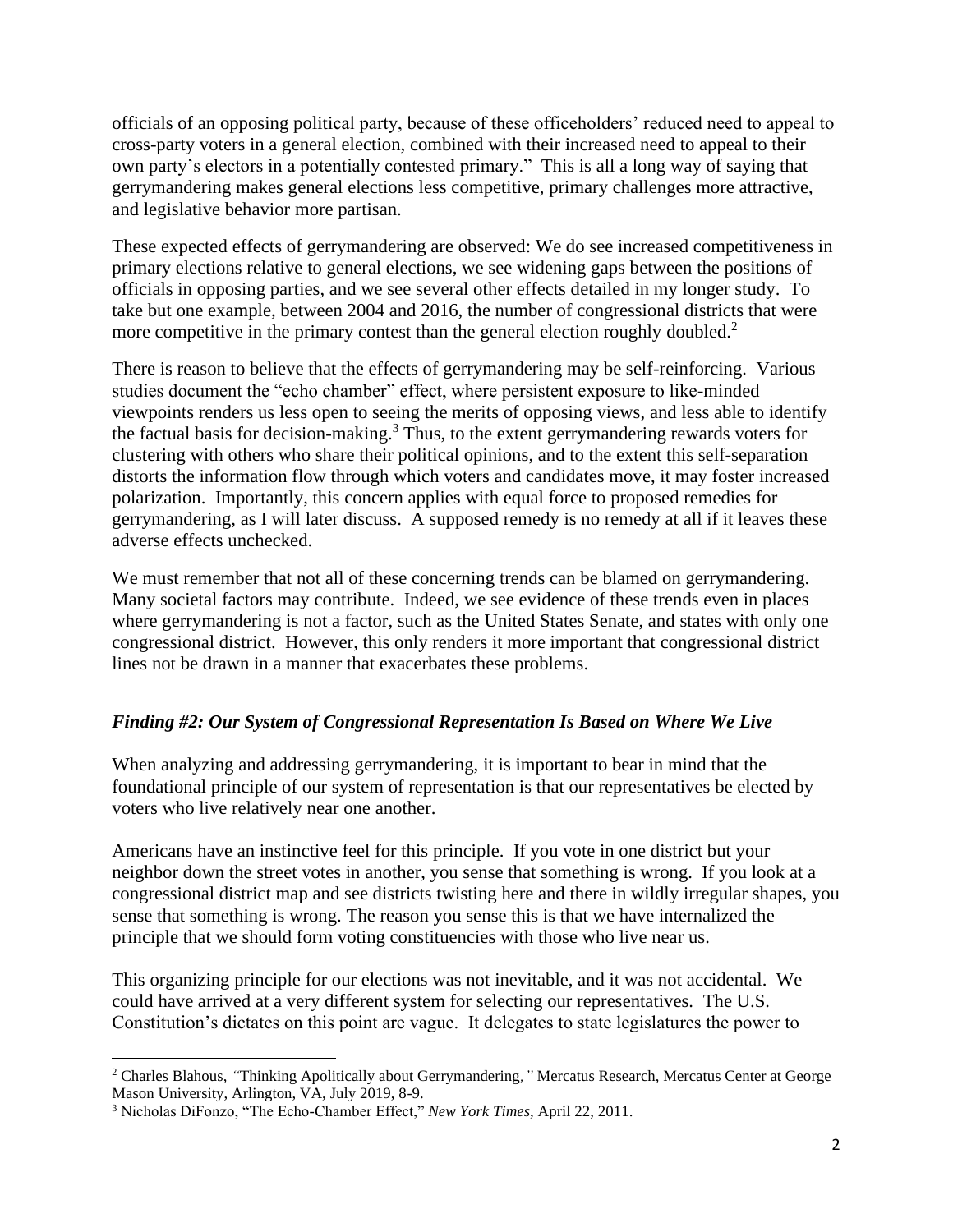determine how senators and representatives are elected, while providing the U.S. Congress with the power to "make or alter" such regulations.<sup>4</sup> Conspicuously absent from the Constitution's Elections Clause is any requirement that U.S. Representatives be chosen by dividing states into separate congressional districts.

In theory, the wording of the Constitution considered by itself would permit states to employ entirely different systems for choosing representatives. For example, instead of a system of individual congressional districts, states could have statewide elections, awarding seats to representatives of opposing political parties in proportion to the shares of the statewide vote each party receives. The reason states do not currently employ such proportional representation systems is not because of the wording of the Constitution, but because of a national consensus for districting by residence that formed over the succeeding centuries, and which has been frequently codified in federal apportionment law.

For example, the 1842 federal Apportionment Act specified that members of Congress "shall be elected by districts composed of contiguous territory equal in number to the number of Representatives to which said State may be entitled, no one district electing more than one Representative."<sup>5</sup> The 1901 Apportionment Act went further, specifying that districts must be composed of "contiguous and compact territory and containing as nearly as possible an equal number of inhabitants."<sup>6</sup>

There was a period of the  $20<sup>th</sup>$  century during which states had the latitude to create multimember congressional districts if they chose, and some did. In 1967, however, federal law restored the requirement that each district only elect one representative (though with an exemption for states that had used multimember districts in all previous elections).<sup>7</sup> There have also been times when federal law has not specified that congressional districts must have populations as nearly equal as practicable, but the U.S. Supreme Court established in *Wesberry v. Sanders* (1964) that the Constitution requires that they must.<sup>8</sup> The contiguousness and compactness requirements of previous federal apportionment acts are no longer specified in current federal law.

The U.S. Constitution as well as multiple federal apportionment laws could quite easily have eliminated the practice of gerrymandering simply by requiring that states choose their representatives via a method designed to prevent it, such as proportional representation of different parties or political groups. However, they did not. We have instead inherited a system of representation that is not designed to eliminate political asymmetries. To the contrary, a district-based system renders it virtually inevitable that there will be some differential political impact, a nearly unavoidable consequence of any system in which representatives are chosen by geographical district rather than at-large.

While the federal compactness requirement for shaping congressional districts has lapsed, a number of states maintain statutory compactness requirements (and even more states, including

<sup>4</sup> U.S. Constitution art. I, § 4.

<sup>5</sup> 27 Cong. Ch. 47, June 25, 1842, 5 Stat. 491.

<sup>6</sup> 56 Cong. Ch. 93, January 16, 1901, 31 Stat. 733-734.

<sup>7</sup> Public Law 90-196, December 14, 1967. 81 Stat. 581.

<sup>8</sup> *Wesberry v. Sanders*, 376 U.S. 1, 7-8, 18 (1964).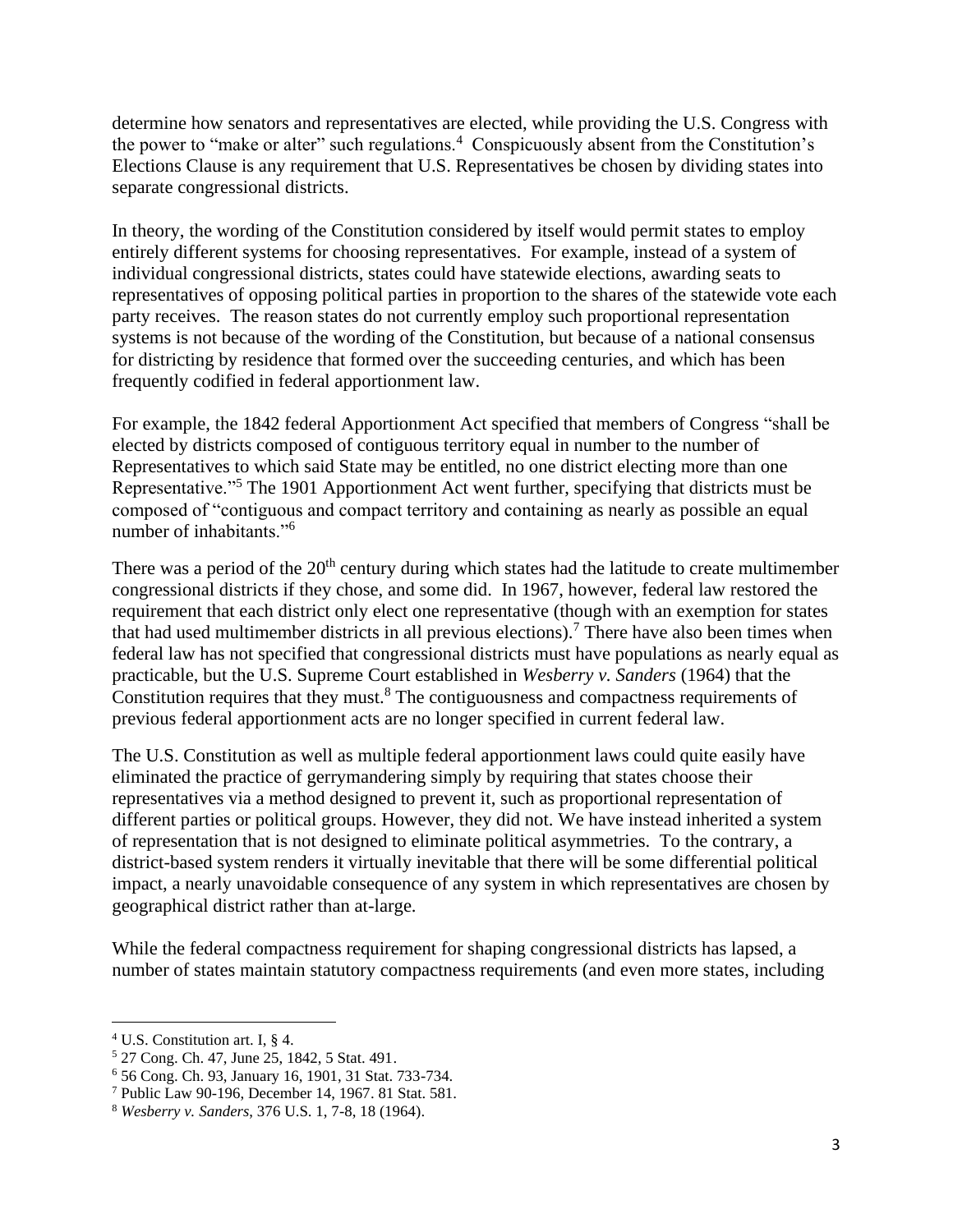Pennsylvania, maintain them for state legislative districts).<sup>9</sup> It is typical for these compactness requirements to be general rather than precisely defined or quantified. However, as my testimony will later explain, even a vague compactness requirement seems to be more effective than none, because the most highly gerrymandered districts appear where such compactness requirements are absent.

Future efforts to constrain gerrymandering, in the manner most consistent with longstanding consensus principles, would focus on limiting the irregularity of district boundaries, a characteristic that can be objectively measured and controlled -- rather than on divining, dictating or circumscribing mapmakers' subjective considerations.

# *Finding #3: Fixing Gerrymandering Is More about Geography than about Politics*

Living as we do in a time of intense partisanship, it has become common for many advocates to discuss redistricting reform in terms of redistributing power between political parties. This is problematic for many reasons.

First, although our political opinions, affiliations and allegiances may be dear to many of us, the blunt truth is that the U.S. Constitution is indifferent to them, as is the basic structure of our representational system. In fact, many of the drafters of the Constitution were abidingly fearful of political parties and factions of any kind, and the last thing they would have done would have been to structure our Constitution to protect or institutionalize them. So, while we have rights as *individuals* to equal treatment under election law, we do not have the right to demand proportional representation of any particular political group to which we might attach ourselves.

The U.S. Supreme Court has spoken to this point in many rulings, perhaps most emphatically in its *Vieth* decision: "The Constitution provides no right to proportional representation. . . . It guarantees equal protection of the law to persons, not equal representation . . . to equivalently sized groups. It nowhere says that farmers or urban dwellers, Christian fundamentalists or Jews, Republicans or Democrats, must be accorded political strength proportionate to their numbers."<sup>10</sup> The opinion's listing of these disparate types of groups, from political parties to religious groups to professional interests makes an important point, which is that nothing in our constitutional election framework privileges political parties relative to any other method of grouping people. Certainly, district mapmakers *can*, if they choose, consider the impact of district boundaries on opposing political parties, but there is nothing requiring them to do so.

To the contrary, there is an inherent conflict between districting with the intent of grouping voters *geographically*, and districting with the intent of achieving a particular *political* outcome – irrespective of whether the desired outcome is maximizing one party's advantage relative to another's or ensuring perfectly equal or proportional treatment of each. Indeed, the very purpose of districting by region is inherently undermined by gerrymandering districts into irregular shapes, regardless of whether the gerrymandering's purpose is partisan, bipartisan, multipartisan

<sup>9</sup> Doug Spencer, "Where Are the Lines Drawn?," *All About Redistricting* (Loyola Law School), accessed July 15, 2021, https://redistricting.lls.edu/redistricting-101/where-are-the-lines-drawn/#compactness.

<sup>10</sup> Vieth v. Jubelirer, 541 U.S. 267, 288 (2004).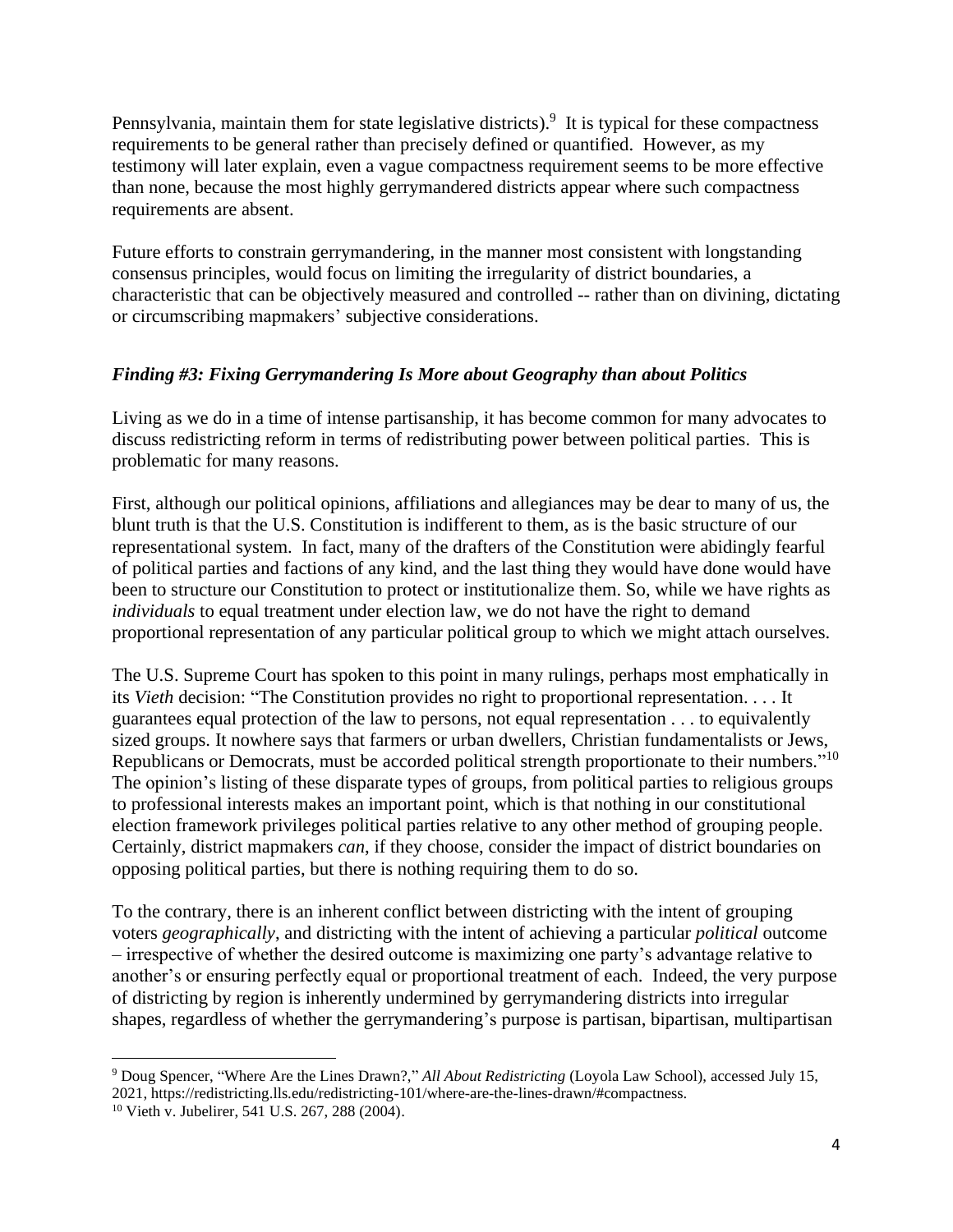or nonpartisan. A truly effective limitation on gerrymandering is one that requires districts to be compact, and which limits the scope for indulging mapmakers' political considerations, whatever they may be.

Gerrymandering and partisan advantage are separable concepts. Gerrymandering can and does occur for many reasons other than partisan advantage, such as protecting powerful incumbents, punishing intraparty dissent, or ensuring adequate representation of historically underrepresented groups. By the same token, partisan advantage may exist for reasons unrelated to gerrymandering, as in illustrative Figures 1 and 2.



**Figure 1** Figure 2



Figures 1 and 2 depict two imaginary states, each with twelve legislative districts, with voters represented by purple or green circles signifying their preference for either a purple or green state flag. In the imaginary state depicted in Figure 1, 60% of the voters favor a purple flag. There is no gerrymandering whatsoever in the state; each one of its twelve districts is exactly the same size and shape and contains the same number of voters. Yet in Figure 1, purple representatives would make up 100% of the legislature. In the state depicted in Figure 2, the purple party constitutes 50% of the voting public and yet controls 83% of the seats. Various metrics that have been developed to measure gerrymandering in political terms, for example the "efficiency gap," would mistakenly conclude that both of these maps were highly gerrymandered when they are in fact not gerrymandered at all. One would actually need to engage in fairly aggressive gerrymandering to eliminate the "efficiency gap" between the purple and green parties in both of these examples.

Accordingly, gerrymandering cannot effectively be constrained by mechanisms designed primarily to engineer *political* outcomes. Special districting commissions have been found to produce maps that are less likely to be challenged by opposing political advocates, but not necessarily superior or less gerrymandered maps.<sup>11</sup> They may simply require that

<sup>11</sup> Peter Miller and Bernard Grofman, "Redistricting Commissions in the Western United States," *UC Irvine Law Review* 3, no. 3 (2013): 666.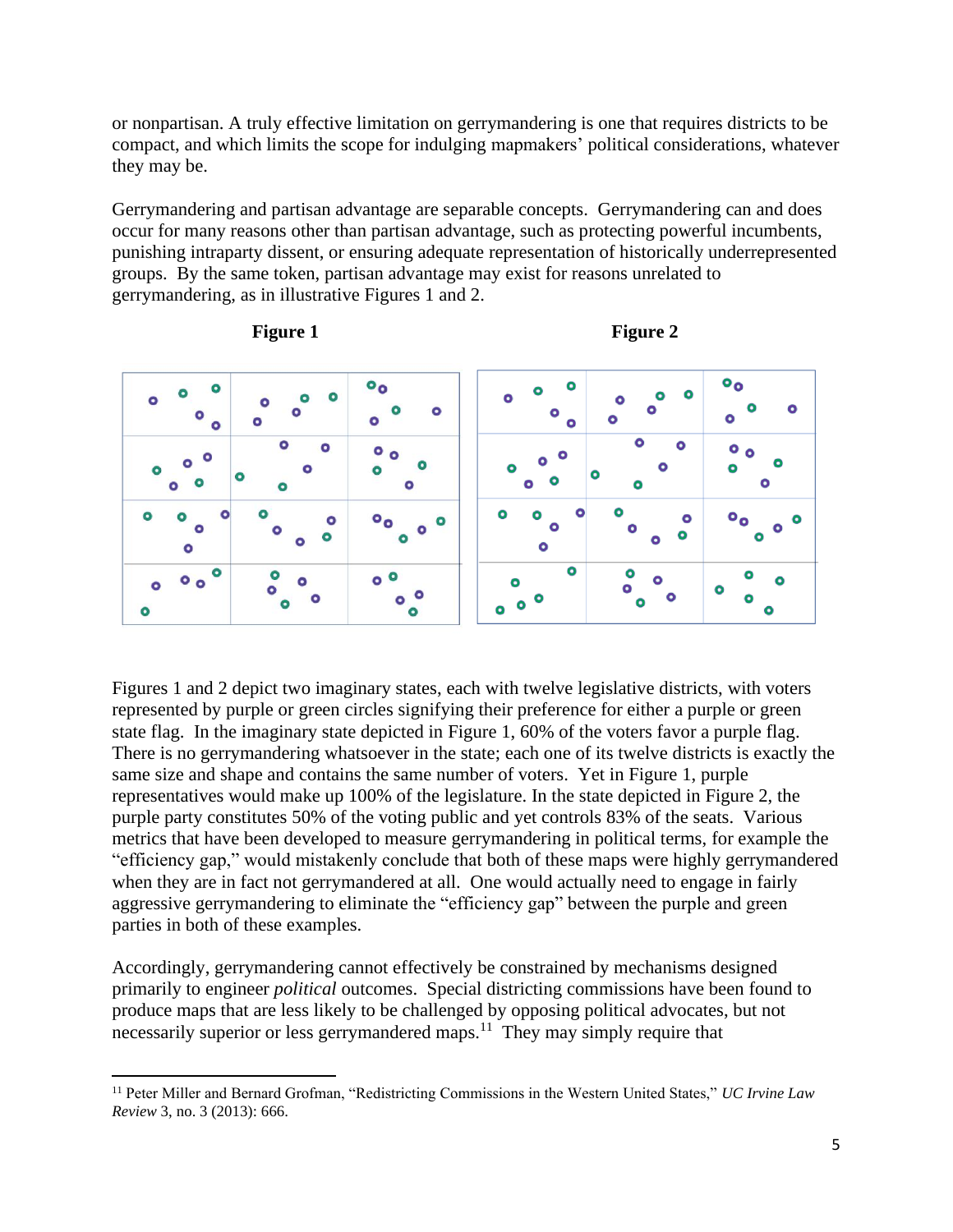gerrymandering benefit a different constellation of political interests. The same is true of relying on computer models to draw maps, if those models are programmed to balance political interests rather than to minimize gerrymandering itself.

Perhaps the most important reason not to conceive of redistricting reform as a partisan balancing act is that doing so is unresponsive to its observed adverse consequences. If a purported reform simply results in balancing one party's advantage in one district, with another party's advantage in a different district, then we would expect all of the problematic effects described today to continue: districts could be irregular in shape, incumbents would still be less responsive to voters, general elections would still grow less competitive relative to primary challenges, and partisan residential separation and political polarization would all continue to worsen.

Thus, while many advocates conceive of gerrymandering reform as an exercise in political rebalancing, approaching the task in that manner is unresponsive to the larger public interest, and fails to address gerrymandering's observable problematic effects. Properly constructed districts would *lessen* compensations for political separation and polarization, while *bolstering* incentives for effectively communicating and appealing across party lines.

In sum, the only way to constrain gerrymandering is to constrain gerrymandering. Fortunately, there are a number of simple mathematical tools available to do so, as I will outline in the next section of my testimony.

# *Finding #4: There Are Simple Mathematical Tools Available to Constrain Gerrymandering*

The irregularity of a congressional district's shape can be defined mathematically. My study notes that there are dozens of preexisting standards and definitions that might be drawn upon for this purpose. Widely available mapping software can analyze district shapes using multiple alternative standards of compactness.<sup>12</sup>

Perhaps the simplest, most intuitive measure of a district's compactness, for purposes of illustration and explanation, is a concept called the "G score," or "gerrymandering score," described by John Mackenzie in his article *Gerrymandering and Legislator Efficiency*. <sup>13</sup> The G score is simply the ratio of the square of a district's perimeter to its area, with an adjustment factor for the proportion of the district boundary (for example, a portion that is also part of the state border or defined by a shoreline) over which mapmakers lack discretion.

In my study, I suggest that the U.S. Congress would be fully within its well-established authority to specify a minimum standard of compactness that all states must observe when drawing congressional district lines. While my study focuses on federal solutions, there is no reason that Pennsylvania or any other state couldn't enact, or simply choose to observe, such a minimum standard on its own. One very simple way would be to limit the maximum G score of every

 $12$  Caliper Mapping and Transportation Software Solutions, "Caliper Mapping and Transportation Glossary," accessed July 15, 2021, https://www.caliper.com/glossary/what-are-measures-of-compactness.htm.

<sup>13</sup> John Mackenzie, "Gerrymandering and Legislator Efficiency*,"* (Newark, DE: University of Delaware, February 2010).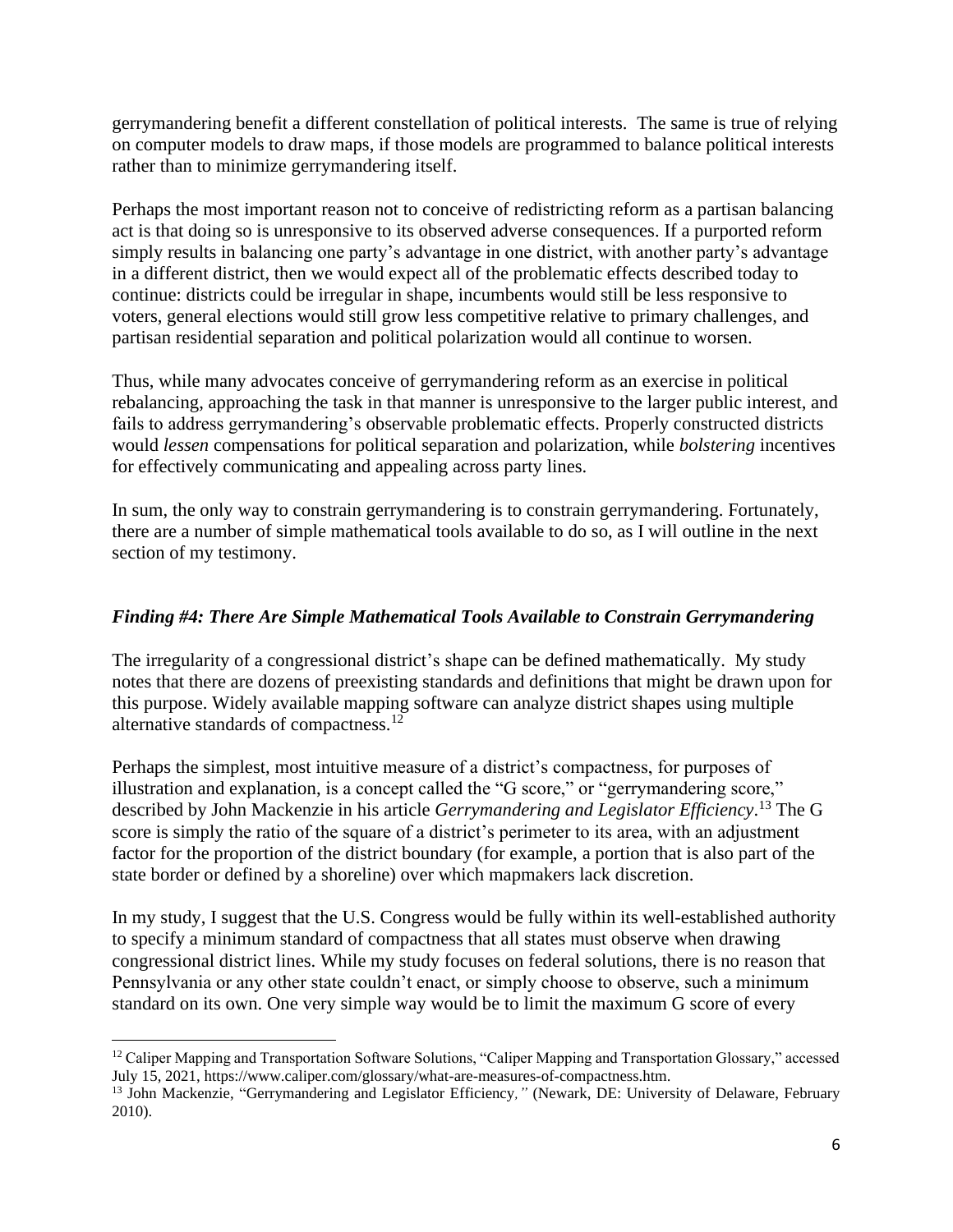congressional district so as not to exceed an agreed-upon number. That simple act would constrain the available latitude for gerrymandering either as loosely or as tightly as desired.

Let me be more specific. The most regular of all two-dimensional shapes is a circle. A circle has a G score of approximately 12.6. A square, another extremely regular shape, has a G score of 16. The more elongated or irregular a shape becomes, the more the G score rises. An equilateral triangle has a G score of about 20.8. A 10-by-1 rectangle has a G score of 48.4.

The most recent U.S. Congress analyzed in my study was the 115<sup>th</sup> Congress, which served from January 2017 until January 2019. I estimated that 21 congressional districts in that Congress, or roughly 5%, had G scores exceeding 150. Roughly 8% had G scores exceeding 125. In other words, imposing a maximum G score of between 125-150 would have forced redrawing of roughly the most gerrymandered 5-8% of districts (and their adjacent districts as well).

Most people intuitively understand these concepts even if math isn't their preferred way of filtering information. For example, consider the following district (not in Pennsylvania) that has a G score of 152.



Many people can look at that district, without understanding anything about a G score or how it is calculated, and immediately see that it is highly irregular. To most eyes it will appear deliberately gerrymandered. The following picture is of another district (also not in Pennsylvania), with a G score of 128.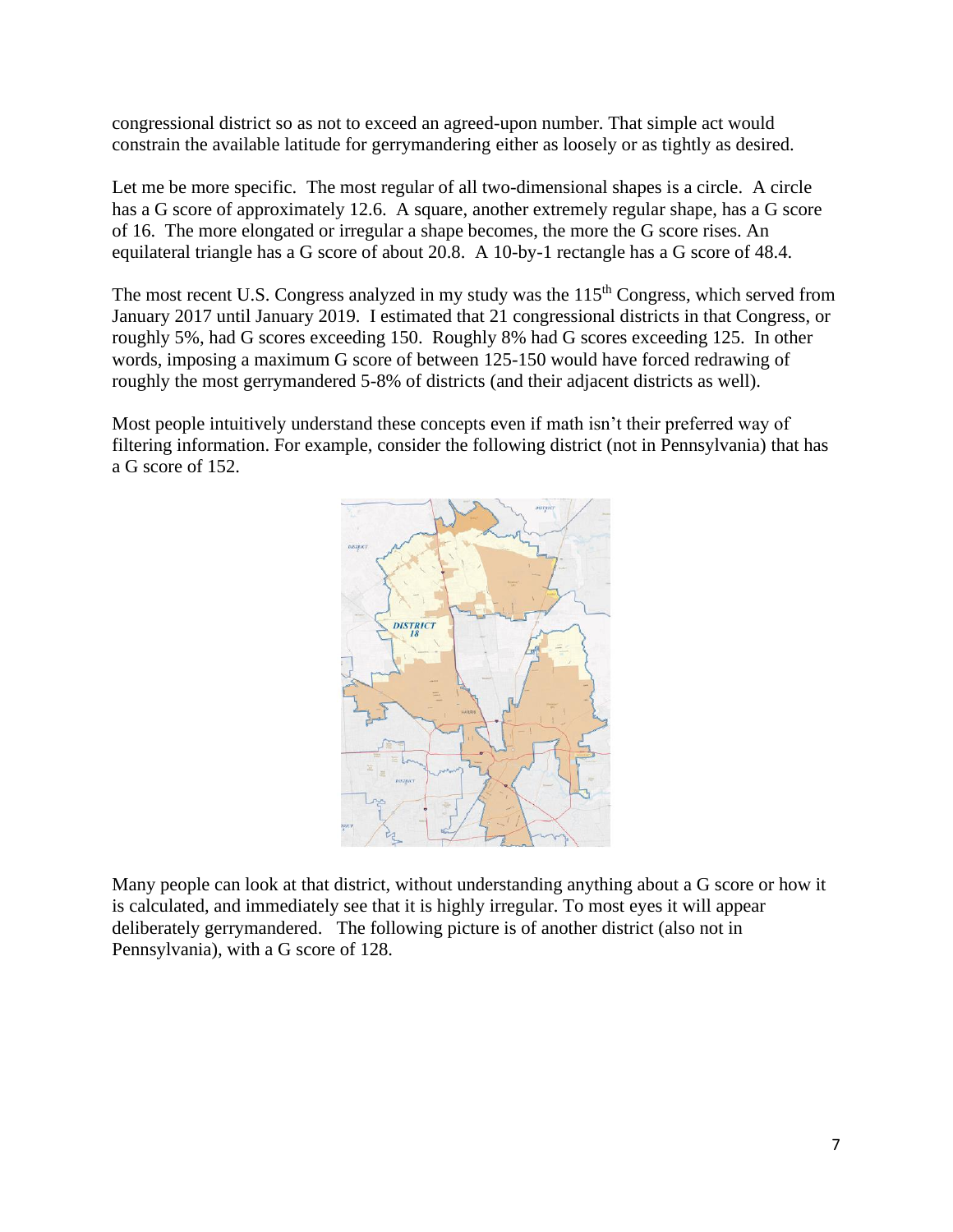

This second district is also quite irregular, though it doesn't exhibit as much warping as the first district shown. Again, even without knowing anything about the calculation of a G score, many people are able to look at these two district maps and see that, while both are irregular to a degree, the first is more distorted than the second.

The most gerrymandered district in the  $115<sup>th</sup>$  Congress looked as shown in the following image.<sup>14</sup> This district is in a state (not Pennsylvania) that lacks a compactness requirement for congressional districts, as was true of the first example. The ratio of the square of its perimeter, to its area, is an enormous 460. This amount of warping looks inherently scandalous to the layman's eye and is exceptional even in an age of aggressive gerrymandering.



<sup>&</sup>lt;sup>14</sup> Image created by the Maryland Department of Planning and reproduced from Aaron Blake, "Name That District Contest: Maryland's 3rd," *Washington Post,* October 10, 2011, accessed July 15, 2021, https://www.washingtonpost.com/blogs/the-fix/post/name-that-district-contest-marylands-3rd/2011/10/07/gIQAE0oWaL\_blog.html.